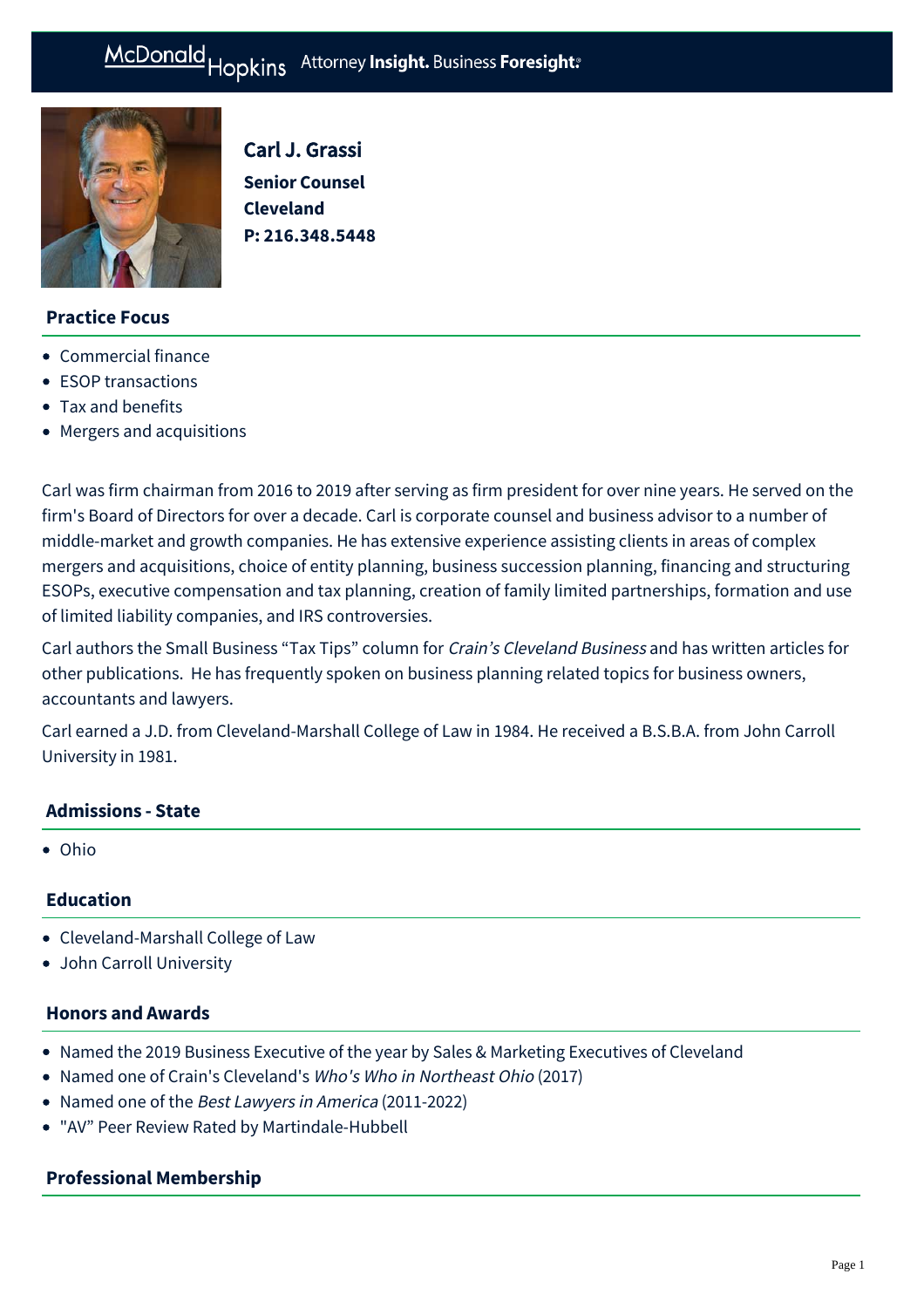- American Bar Association
- Federal Bar Association
- International Lawyers Network
- Life Fellow of the American Bar Foundation

## **Public Service and Volunteerism**

- Hynes Industries Inc. (Board Member)
- International Lawyers Network (Board Member)
- Regional Brands Inc. (Board Member)
- W. F. Hann & Sons, Inc. (Board Member)
- Ancora Holdings, Inc. (Past Advisory Board Member)
- J. Alexander's Holdings, Inc. (Past Board Member)
- Mace Security International (Past Board Member)
- Parts Associates, Inc. (acquired by Applied Industrial Technologies, Inc.) (Past Board Member)
- Thinsolutions, Inc. (Past Advisory Board Member) (acquired by Konica Minolta Business Solutions)
- The 50 Club of Cleveland
- Greater Cleveland Sports Commission (Vice Chairman; Chairman 2014 2018)
- American ORT, Cleveland Chapter (Past Director)
- BVU | The Center for Nonprofit Excellence (Past Board Member)
- Easter Seals of Northeast Ohio (Past Board Member)
- Greater Cleveland Film Commission (Past Board Member)
- Greater Cleveland Western Region United Way Campaign (Co-Chair 2009 and 2010)
- Lake Erie College (Past Board Chair)
- Leadership Lake County (Class of 1998)

#### **Accreditation**

Certified Public Accountant

## **Alerts**

- [What you need to know about ESOP valuation season](https://mcdonaldhopkins.com/Insights/March-2018/What-you-need-to-know-about-ESOP-valuation-season)
- [2016 Business Outlook Survey Report](https://mcdonaldhopkins.com/Insights/February-2016/2016-Business-Outlook-Survey-Report)
- [Greenlight: IRS lets LLCs adopt ESOPs](https://mcdonaldhopkins.com/Insights/January-2016/Greenlight-IRS-lets-LLCs-adopt-ESOPs)

### **Blog Posts**

[Coronavirus creates challenges for ESOP companies](https://mcdonaldhopkins.com/Insights/April-2020/Coronavirus-creates-challenges-for-ESOP-companies)

#### **News**

[Grassi in Crain's Cleveland Business Tax Tips: Early termination of the Employee Retention Credit and](https://mcdonaldhopkins.com/Insights/December-2021/Grassi-in-Crain-s-Cleveland-Business-Tax-Tips-Earl) potential personal liability